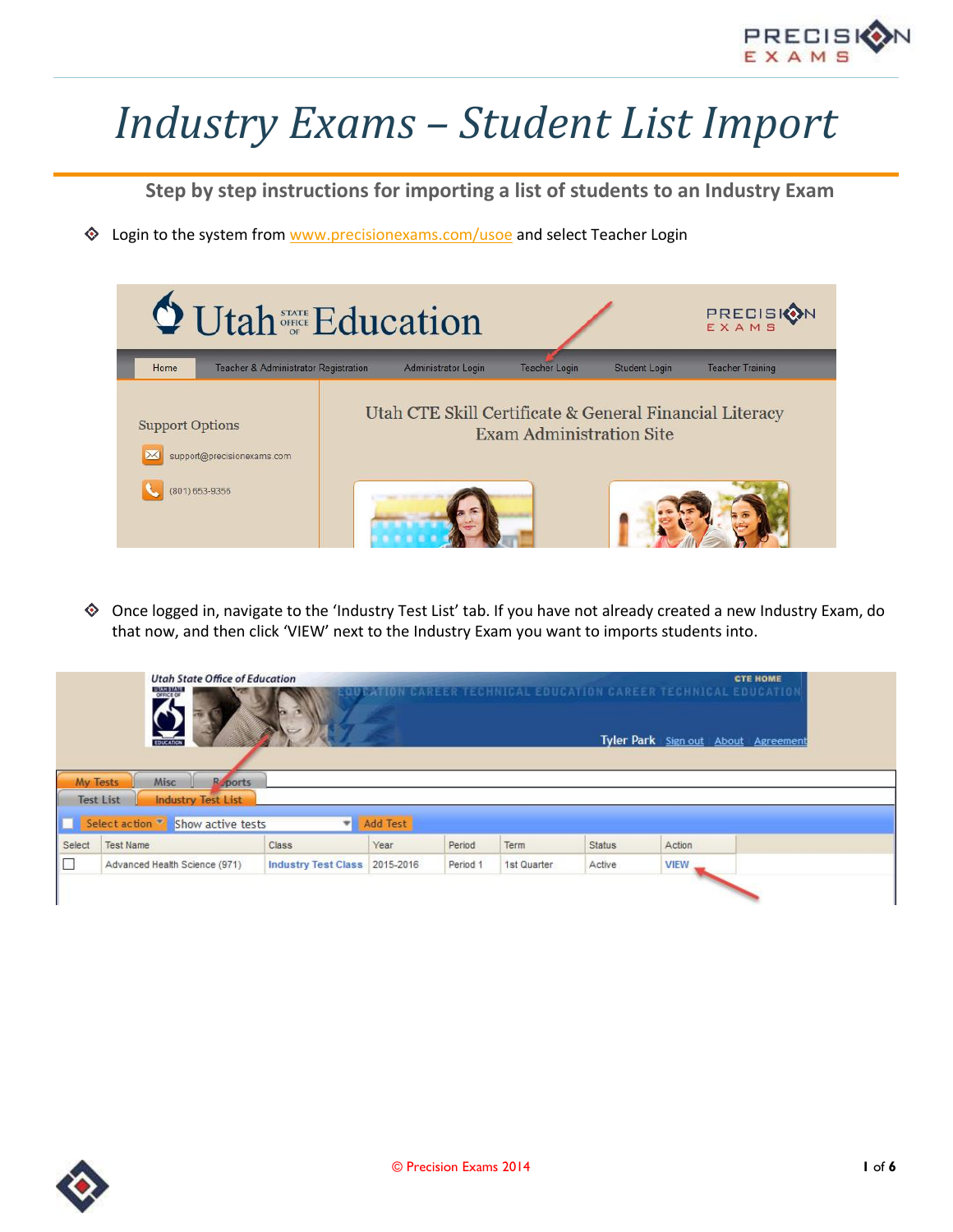

- Once you are viewing the list of students for the test you want to edit, click 'Add Student'
	- $\circ$  You will see two options. You can still add students one at a time using the exact same functionality as before, or there is a new option to 'Add Multiple Students'.
	- o Select the option to 'Add Multiple Students' and then click 'Next'

|        | My Tests<br>Misc                                                                                    | Reports                                                                                     |      |                                |                     |          |                  |                     |  |                |  |
|--------|-----------------------------------------------------------------------------------------------------|---------------------------------------------------------------------------------------------|------|--------------------------------|---------------------|----------|------------------|---------------------|--|----------------|--|
|        | $\left( 2\right)$<br><b>Industry Test List</b><br><b>Industry Test Students</b><br><b>Test List</b> |                                                                                             |      |                                |                     |          |                  |                     |  |                |  |
|        |                                                                                                     | Test Name: Advanced Health Science (971), Class: Industry Test Class                        |      |                                |                     |          |                  |                     |  |                |  |
|        | Select action $\sqrt{\ }$ Show active students                                                      |                                                                                             |      | $\blacktriangleright$ Show all |                     |          |                  | Add Student Refresh |  |                |  |
| Select | First Name                                                                                          | Last Name                                                                                   | Pass | <b>Status</b>                  | Entered<br>Date     | Approval | Approval<br>Date | Action              |  |                |  |
|        | <b>JODY</b>                                                                                         | SMITH                                                                                       | l v  | Active                         | 2015-10-06 Annroved |          | 2015-10-06 Fdit  |                     |  |                |  |
|        | Add Students to an Industry Exam                                                                    |                                                                                             |      |                                |                     |          |                  |                     |  | $\circledcirc$ |  |
|        |                                                                                                     | Please select whether you would like to add a single student or multiple students at a time |      |                                |                     |          |                  |                     |  |                |  |
|        | Add Multiple Students<br>Add Single Student                                                         |                                                                                             |      |                                |                     |          |                  |                     |  | Next           |  |

- $\diamondsuit$  You are now presented with the add student screen. Student lists must be uploaded in a Comma Separated Values format, or CSV. Programs such as Microsoft Excel, Open Office and others can edit and create this type of file.
- $\Diamond$  We supply an empty template CSV file, because the list of students has to be entered using this specific format. Click 'Download Template' to download and open the template file.

| Add Students to an Industry Exam                                                                                                                                                         |                                                                                                                                                                                                                                                                                                                                | $\circ$ |  |  |  |  |  |  |  |  |
|------------------------------------------------------------------------------------------------------------------------------------------------------------------------------------------|--------------------------------------------------------------------------------------------------------------------------------------------------------------------------------------------------------------------------------------------------------------------------------------------------------------------------------|---------|--|--|--|--|--|--|--|--|
| Student lists must be updated in a CSV format. Please download the template and insert the records that you want to import, Once completed, upload<br>the CSV file.<br>Download Template |                                                                                                                                                                                                                                                                                                                                |         |  |  |  |  |  |  |  |  |
| Once you have the CSV file completed, Browse to the file location and then select Upload CSV File.                                                                                       |                                                                                                                                                                                                                                                                                                                                |         |  |  |  |  |  |  |  |  |
| No file selected.<br>Browse                                                                                                                                                              | Upload CSV file                                                                                                                                                                                                                                                                                                                |         |  |  |  |  |  |  |  |  |
|                                                                                                                                                                                          | ×<br>Opening students_import_template.csv<br>Back                                                                                                                                                                                                                                                                              |         |  |  |  |  |  |  |  |  |
|                                                                                                                                                                                          | Next<br>You have chosen to open:                                                                                                                                                                                                                                                                                               |         |  |  |  |  |  |  |  |  |
|                                                                                                                                                                                          | 岛 students_import_template.csv<br>which is: Microsoft Excel Comma Separated Values File<br>from: https://www.precisionexams.com<br>What should Firefox do with this file?<br>Microsoft Excel (default)<br>O Open with<br>$\checkmark$<br>○ Save File<br>Do this automatically for files like this from now on.<br>OK<br>Cancel |         |  |  |  |  |  |  |  |  |

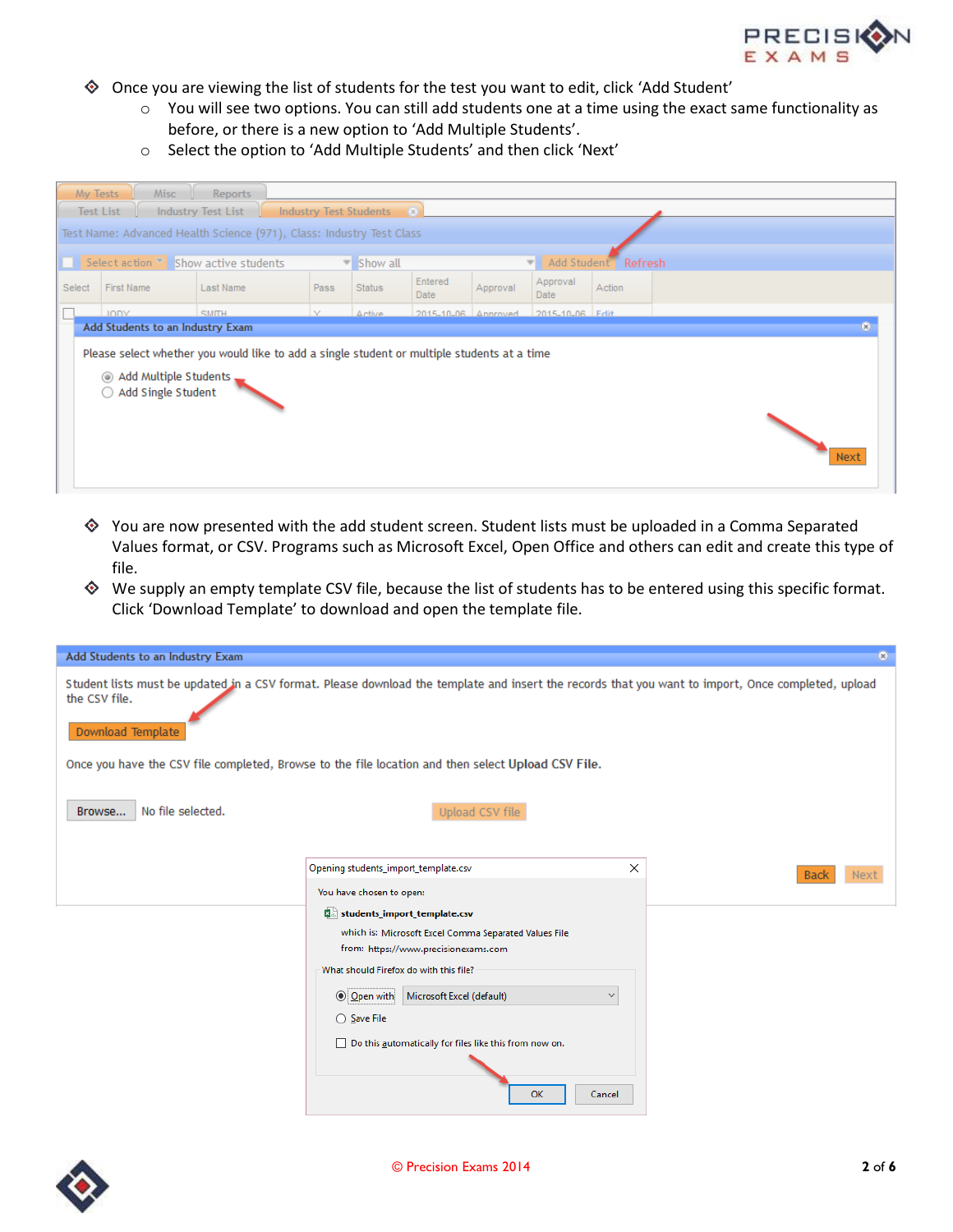

◆ Once you have the template file downloaded and opened on your computer, you can begin to edit the file. The following is a screen-shot using Microsoft Excel as an editor.

|  |  |  | FIRST_NAME LAST_NAME PASS DATE_OF_BIRTH GENDER STUDENT_ID CURRENT_CLASS_LEVEL |  |
|--|--|--|-------------------------------------------------------------------------------|--|
|  |  |  |                                                                               |  |
|  |  |  |                                                                               |  |
|  |  |  |                                                                               |  |
|  |  |  |                                                                               |  |
|  |  |  |                                                                               |  |
|  |  |  |                                                                               |  |

## $\diamond$  The fields listed are as follows:

- o First Name
- o Last Name
- o Pass
	- **Either a capital Y or a capital N**
- o Date of Birth
	- **Should be in the format of MM/DD/YYYY**
- o Gender
	- **Either a capital M or a capital F**
- o StudentID
- o Current Class Level
	- Acceptable responses for this field are:
		- Freshman
		- Sophomore
		- Junior
		- Senior
- $\diamondsuit$  Fill out the form by either typing the information, or by copying and pasting the information from another source. When completed, you should have something that looks like this

|       |          |              |                | FIRST NAME LAST NAME PASS DATE OF BIRTH GENDER STUDENT ID CURRENT CLASS LEVEL |  |
|-------|----------|--------------|----------------|-------------------------------------------------------------------------------|--|
| John  | Smith    | $1/1/1998$ M |                | 123456 Freshman                                                               |  |
| Mary  | Jones    | 2/1/1997 F   |                | 123457 Sophomore                                                              |  |
| Scott | Thompson | 6/5/1996 M   | 1234568 Junior |                                                                               |  |
|       |          |              |                |                                                                               |  |
|       |          |              |                |                                                                               |  |
|       |          |              |                |                                                                               |  |

 $\Diamond$  Once you have the student data entered, save this file somewhere convenient on your computer, like for example, your Desktop. Then log back into the system to import the file.

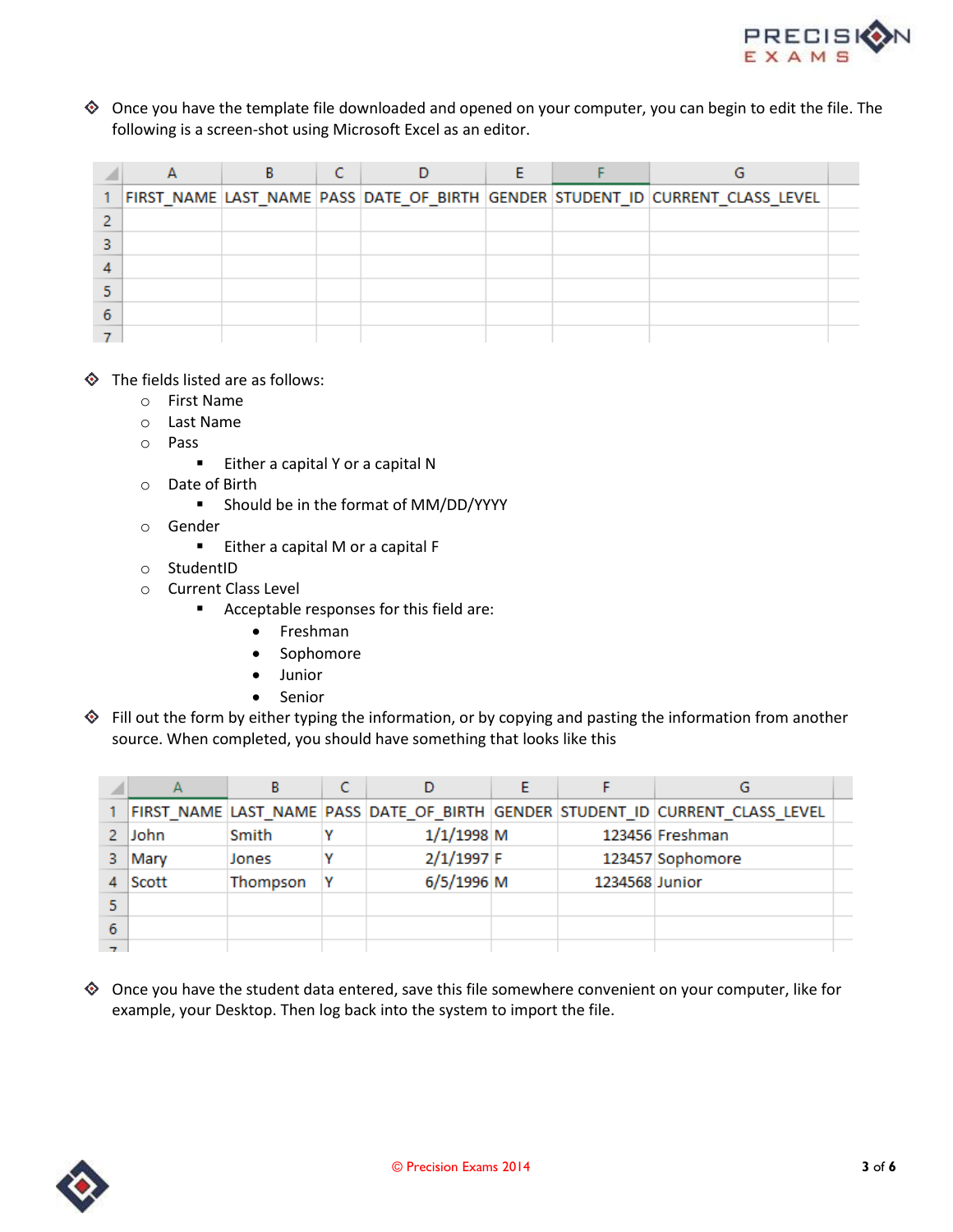

- $\diamondsuit$  Step 1: Click 'Browse' to locate the CSV file on your computer.
- Step 2: Click on 'Upload CSV File'
- $\diamond$  Step 3: If the file was uploaded successfully, you will see that message displayed. If there was a problem detected with the file, there will be an error message displayed.
	- o The error message will tell you what row of the file it had a problem with
- Once the message says that the file was uploaded successfully, click 'Next'



You will now see a list of all the students that were in your uploaded file. This is simply a check for you to see if the correct file was uploaded. If you want to make changes to the file you uploaded, click 'Back' If the data is accurate, click 'Authenticate Students'

|                                                               | Add Students to an Industry Exam<br>$\circ$                                                                                                    |                  |      |            |        |            |                             |                       |  |  |  |  |  |
|---------------------------------------------------------------|------------------------------------------------------------------------------------------------------------------------------------------------|------------------|------|------------|--------|------------|-----------------------------|-----------------------|--|--|--|--|--|
| <b>Students</b>                                               | Verify the list contains the students you wish to import. Select Back if you need to make changes, if everything looks ok, select Authenticate |                  |      |            |        |            |                             |                       |  |  |  |  |  |
| <b>Status</b>                                                 | <b>First Name</b>                                                                                                                              | <b>Last Name</b> | Pass | <b>DOB</b> | Gender | Student ID | <b>District</b>             | <b>Action</b>         |  |  |  |  |  |
|                                                               | <b>JOHN</b>                                                                                                                                    | <b>SMITH</b>     | Υ    | 01/01/1998 | M      | 123456     | <b>AAA Testing District</b> |                       |  |  |  |  |  |
| Υ<br>F<br><b>MARY</b><br><b>JONES</b><br>123457<br>02/01/1997 |                                                                                                                                                |                  |      |            |        |            | <b>AAA Testing District</b> |                       |  |  |  |  |  |
|                                                               | SCOTT                                                                                                                                          | <b>THOMPSON</b>  | Υ    | 06/05/1996 | М      | 1234568    | <b>AAA Testing District</b> |                       |  |  |  |  |  |
|                                                               |                                                                                                                                                |                  |      |            |        |            | <b>Back</b>                 | Authenticate Students |  |  |  |  |  |

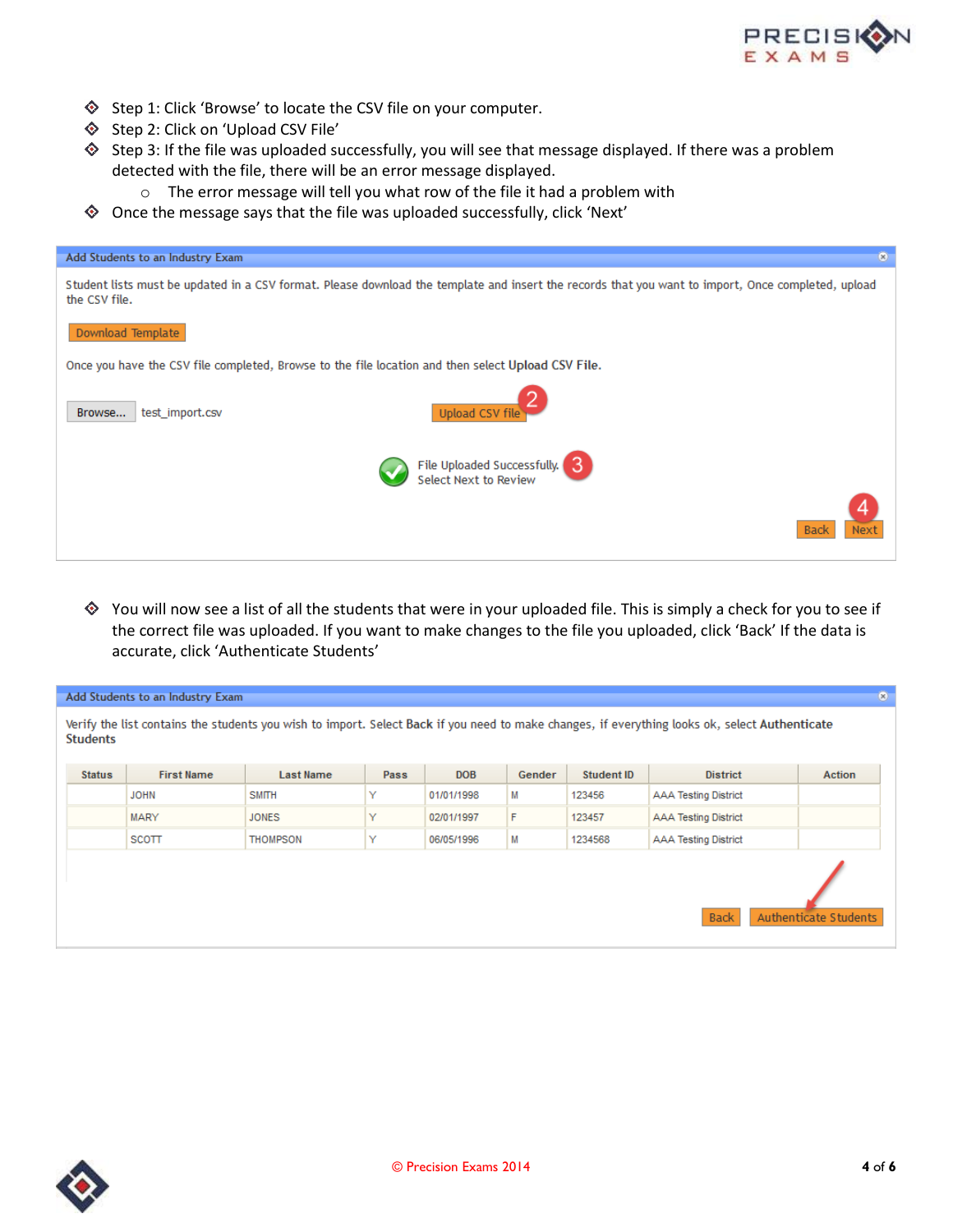

All students on the list will attempt authentication. For review, authentication is where we take the FIRST\_NAME, LAST\_NAME, DATE\_OF\_BIRTH and GENDER and send this information to the USOE for verification. This process may take some time depending on how may records you have uploaded.

| Authentication in progress                                                                                           |     |  |  |  |  |  |  |  |  |  |
|----------------------------------------------------------------------------------------------------------------------|-----|--|--|--|--|--|--|--|--|--|
| Depending on the number of students you are attempting to authenticate,<br>this process may take more than a minute. |     |  |  |  |  |  |  |  |  |  |
| Thank you for your patience                                                                                          |     |  |  |  |  |  |  |  |  |  |
|                                                                                                                      | 33% |  |  |  |  |  |  |  |  |  |
|                                                                                                                      |     |  |  |  |  |  |  |  |  |  |
|                                                                                                                      |     |  |  |  |  |  |  |  |  |  |

Once authentication is complete, a screen will appear showing you the results. Any students who authenticated

successfully will show a green checkmark and one that did not will show a yellow triangle

- o You have the option of editing the records that have the yellow triangle on them by clicking on the pencil icon . You can edit some of the details on the record in an attempt to get that record to
	- authenticate. Remember that the only data that is used for authentication is FIRST\_NAME, LAST\_NAME, DATE\_OF\_BIRTH and GENDER
- o You can also delete the record from the import altogether, by clicking on the delete icon

| <b>Status</b> | <b>First Name</b> | <b>Last Name</b> | Pass | <b>DOB</b> | Gender | <b>Student ID</b> | <b>District</b>             |                                                                                                                                                                                                                                | <b>Action</b> |
|---------------|-------------------|------------------|------|------------|--------|-------------------|-----------------------------|--------------------------------------------------------------------------------------------------------------------------------------------------------------------------------------------------------------------------------|---------------|
| $\checkmark$  | <b>JOHN</b>       | <b>SMITH</b>     | Y    | 01/01/1998 | M      | 123456            | <b>AAA Testing District</b> |                                                                                                                                                                                                                                | X             |
| $\checkmark$  | <b>MARY</b>       | <b>JONES</b>     | Υ    | 02/01/1997 | F      | 123457            | <b>AAA Testing District</b> | a de la construcción de la construcción de la construcción de la construcción de la construcción de la construcción de la construcción de la construcción de la construcción de la construcción de la construcción de la const | X             |
| ⚠             | SCOTT             | <b>THOMPSON</b>  | Y    | 06/05/1996 | М      | 1234568           | <b>AAA Testing District</b> |                                                                                                                                                                                                                                | X             |
|               |                   |                  |      |            |        |                   |                             |                                                                                                                                                                                                                                |               |